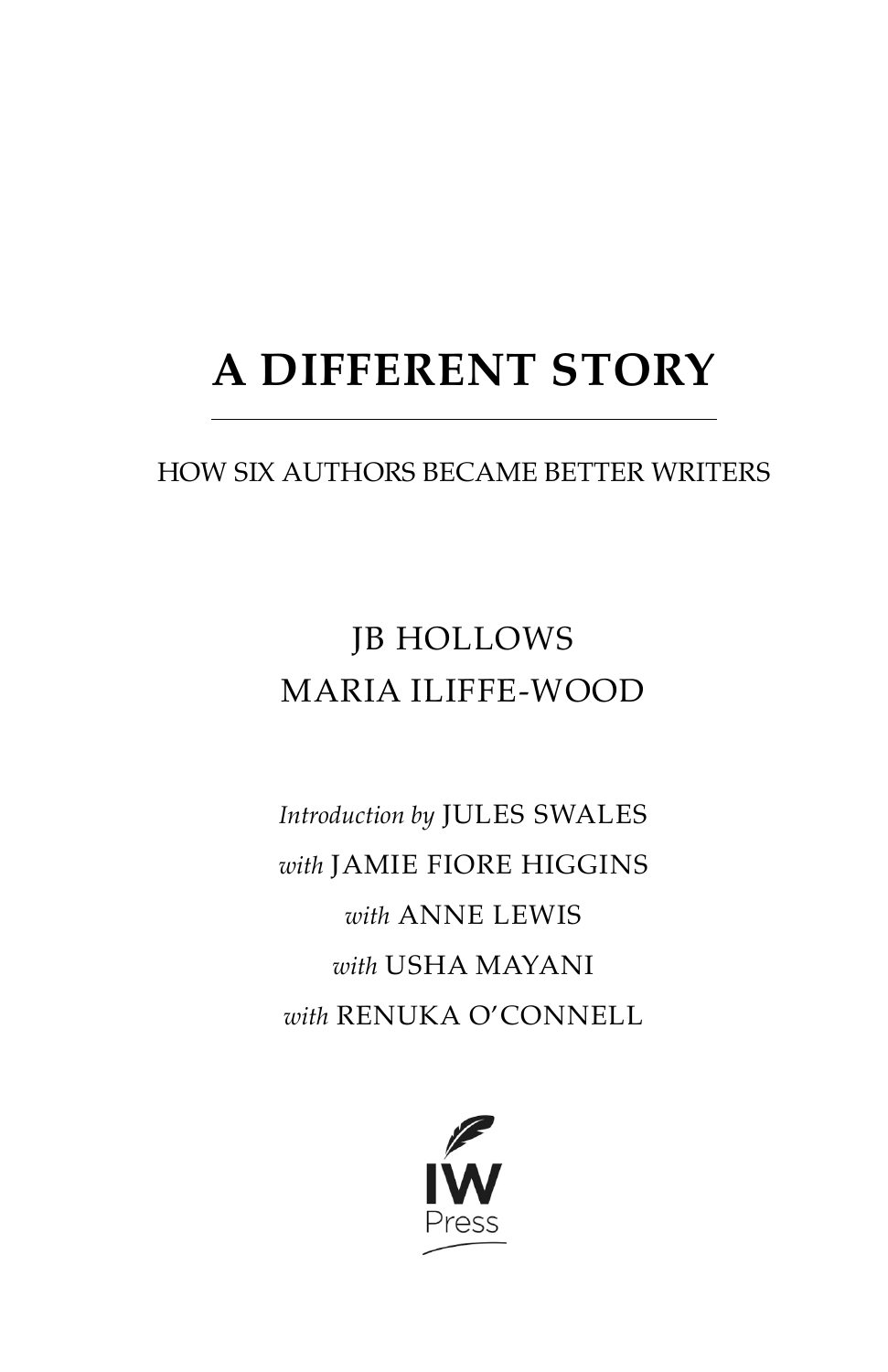**17**

### **ALL SENSE DRAINED AWAY**

BY JB HOLLOWS

It rains. I can see the dishwater sky through my bedroom window as it drowns the lush green fields with its flood of tears.

I can't hear the birds today; they must've found shelter deep inside the dark leafy trees still wearing their summer coats of gorgeous green and blossomed buds, laced with nests of sticks and feathers.

I write. My pen scrawls its blue blood across the off-white paper in my Moleskin notebook.

Sense?

THE WORDS – Dance. Meander. Storm. Tread.

All

Of their own accord.

No THING is to do with me. The artist is not the body I encompass, nor the constant crash of ideas like waves against the ragged rocks of my mind. Profound or otherwise.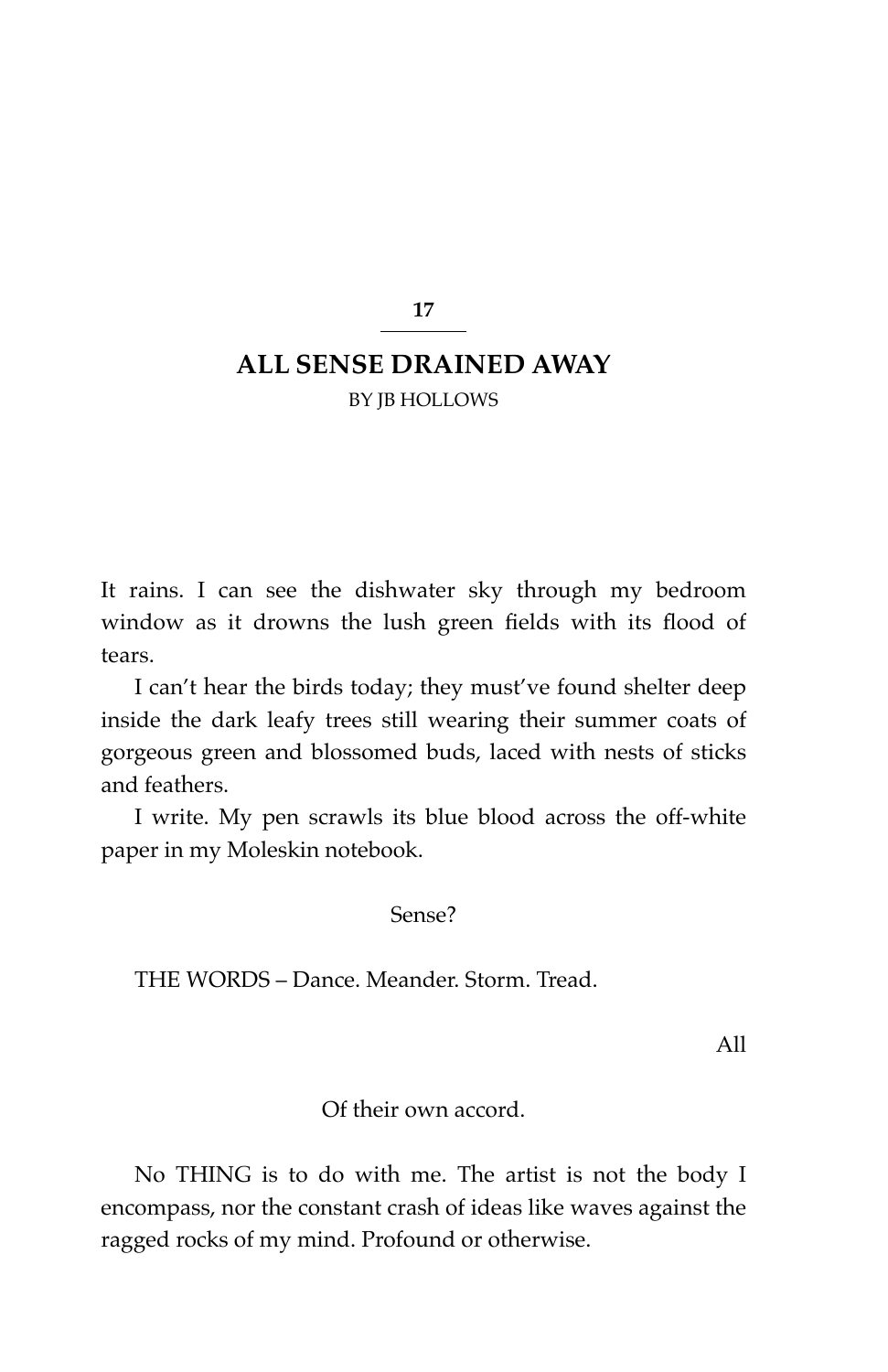I'm watching. For a moment, a pause, a catch in my breath. A snag of a distant memory ready to yield its juicy story.

The memory starts as a slither of silken thread as miniscule as a spider's web. And as strong. When noticed the pull is inevitable. I crave its tendrils to wrap my mind in the ribbons of its depth. I desire the rush of recognition of a self, seen through its ethereal embrace. I dream of a moment of suspense with my world reduced to hang by that thread, all time forgotten. Salacious Sins Revealed

All sense drained away

And yet. I fight. I struggle.

I squirm.

I do all that I can to wriggle free of being entered into that palatial world.

That unknown yet known. That magical realm of mists and muse. That tiresome treadmill of feelings waiting to be sung. To be acknowledged.

Its breath quickens from a languished slumber.

I feel it pulse my veins in its gorged excitement.

It longs to reveal, to lift the complex veil of lies I hide behind, beneath, between. Like before.

"You should name her." The midwife said. My arms cradled the still, grey faced bundle. A baby girl whose cheeks should have been pink with mystical blue eyes. Her rosebud mouth never to sound the wail of the unfairness of being ripped from the warm cocoon of my womb. The pain in my precious body waking me from the drugs that stole my senses and her life. A halo of curly auburn hair framed my pale face as her limp body stared up at me wrapped like a sore thumb in her tight white blanket. "Rosie" I said.

The rain has stopped. For a moment, my mind stands still. A